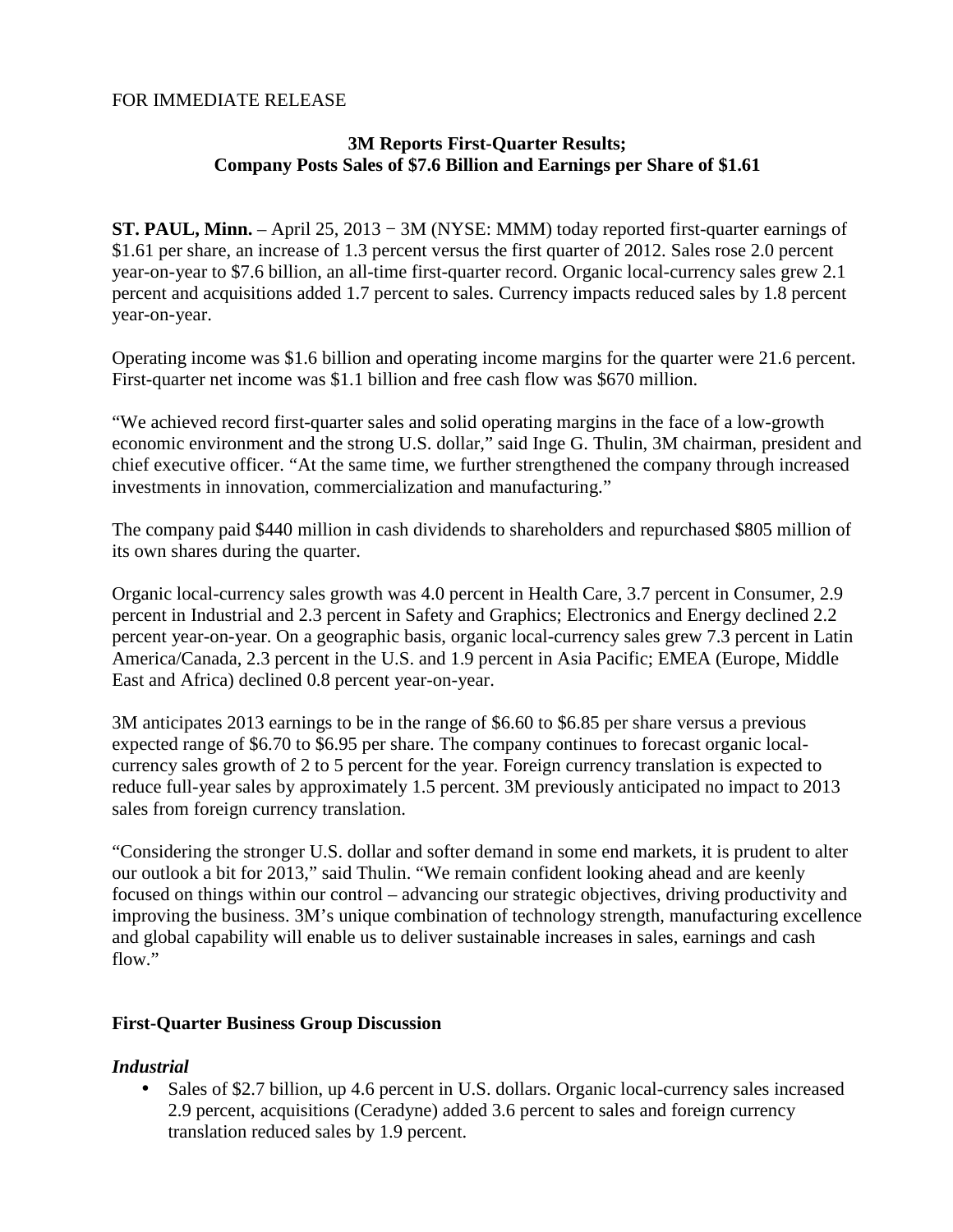- On an organic local-currency basis:
	- Sales growth was led by aerospace, industrial adhesives and tapes, personal care and liquid filtration; the advanced materials business declined year-on-year.
	- Positive sales growth in Latin America/Canada, the U.S. and Asia Pacific; EMEA was flat year-on-year.
- Operating income was \$576 million, down 2.6 percent year-on-year; operating margin of 21.5 percent.

## *Safety and Graphics*

- Sales of \$1.4 billion, up 2.2 percent in U.S. dollars. Organic local-currency sales increased 2.3 percent; acquisitions (Federal Signal Technologies) added 2.2 percent to sales, divestitures reduced sales by 0.1 percent and foreign currency translation reduced sales by 2.2 percent.
- On an organic local-currency basis:
	- Sales growth was strongest in commercial graphics, architectural markets, building and commercial services and personal safety; sales declined in the traffic safety and security business.
	- Sales rose in Latin America/Canada, Asia Pacific and the U.S. and declined year-onyear in EMEA.
- Operating income increased 0.4 percent to \$335 million; operating margin of 23.7 percent.

## *Health Care*

- Sales of \$1.3 billion, up 2.8 percent in U.S. dollars. Organic local-currency sales increased 4.0 percent; acquisitions (CodeRyte) added 0.4 percent and foreign currency translation reduced sales by 1.6 percent.
- On an organic local-currency basis:
	- Sales increased across the portfolio, with the strongest growth in food safety, critical and chronic care and health information systems.
	- Sales rose in all major geographies, led by double-digit growth in Latin America/Canada.
- Operating income increased 0.8 percent to \$404 million; operating margin of 30.8 percent.

### *Electronics and Energy*

- Sales of \$1.3 billion, down 3.3 percent in U.S. dollars. Organic local-currency sales decreased 2.2 percent and foreign currency translation reduced sales by 1.1 percent.
- On an organic local-currency basis:
	- Sales declined in electronics, as industry demand remained soft overall.
	- Energy-related sales rose slightly, with the strongest growth in electrical markets; sales declined year-on-year in telecom.
	- Sales increased in Latin America/Canada, but declined in Asia Pacific, EMEA and the U.S.
- Operating income decreased 16.3 percent to \$196 million; operating margin of 15.3 percent.

### *Consumer*

- Sales of \$1.1 billion, up 2.0 percent in U.S. dollars. Organic local-currency sales increased 3.7 percent and foreign currency translation reduced sales by 1.7 percent.
- On an organic local-currency basis:
	- Growth was led by the consumer health care, DIY and home care businesses.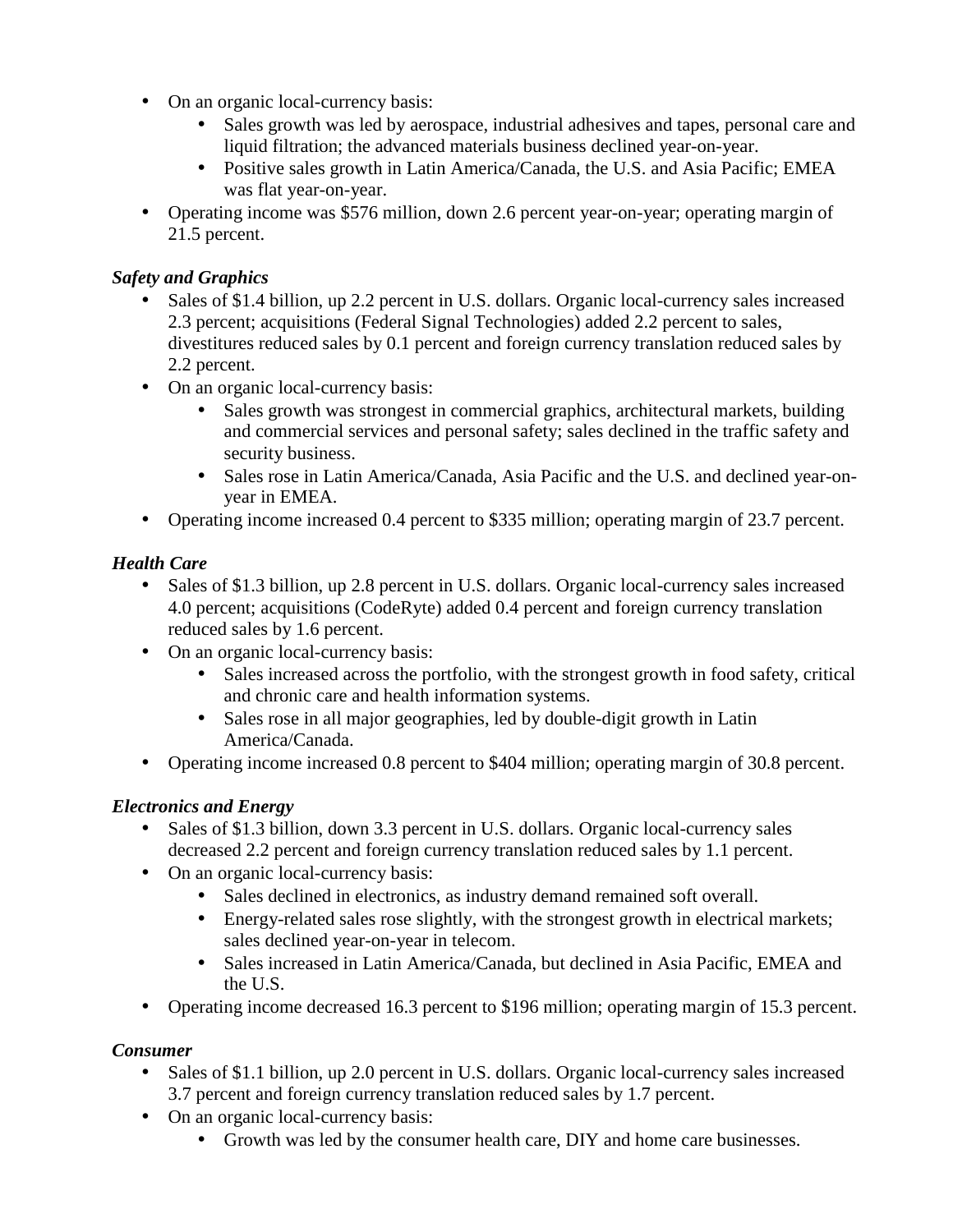- Sales rose in Asia Pacific, the U.S. and Latin America/Canada and declined year-onyear in EMEA.
- Operating income was flat year-on-year at \$237 million; operating margin of 21.9 percent.

3M will conduct an investor teleconference at 9:00 a.m. EDT (8:00 a.m. CDT) today. Investors can access this conference via the following:

- Live webcast at http://investor.3M.com.
- Live telephone: Call 800-762-2596 within the U.S. or +1 212-231-2916 outside the U.S. Please join the call at least 10 minutes before the start time.
- Webcast replay: Go to 3M's Investor Relations website at http://investor.3M.com and click on "Quarterly Earnings."
- Telephone replay: Call 800-633-8284 (for both U.S. and outside the U.S.; access code is 21609531). The telephone replay will be available until 10:00 a.m. CDT on April 30, 2013.

### **Forward-Looking Statements**

This news release contains forward-looking information about 3M's financial results and estimates and business prospects that involve substantial risks and uncertainties. You can identify these statements by the use of words such as "anticipate," "estimate," "expect," "project," "intend," "plan," "believe," "will," "target," "forecast" and other words and terms of similar meaning in connection with any discussion of future operating or financial performance or business plans or prospects. Among the factors that could cause actual results to differ materially are the following: (1) worldwide economic and capital markets conditions and other factors beyond the Company's control, including natural and other disasters affecting the operations of the Company or its customers and suppliers; (2) the Company's credit ratings and its cost of capital; (3) competitive conditions and customer preferences; (4) foreign currency exchange rates and fluctuations in those rates; (5) the timing and market acceptance of new product offerings; (6) the availability and cost of purchased components, compounds, raw materials and energy (including oil and natural gas and their derivatives) due to shortages, increased demand or supply interruptions (including those caused by natural and other disasters and other events); (7) the impact of acquisitions, strategic alliances, divestitures, and other unusual events resulting from portfolio management actions and other evolving business strategies, and possible organizational restructuring; (8) generating fewer productivity improvements than estimated; (9) unanticipated problems or delays with the phased implementation of a global enterprise resource planning (ERP) system, or security breaches and other disruptions to the Company's information technology infrastructure; and (10) legal proceedings, including significant developments that could occur in the legal and regulatory proceedings described in the Company's Annual Report on Form 10-K for the year ended December 31, 2012. Changes in such assumptions or factors could produce significantly different results. A further description of these factors is located in the Annual Report under "Cautionary Note Concerning Factors That May Affect Future Results" and "Risk Factors" in Part I, Items 1 and 1A. The information contained in this news release is as of the date indicated. The Company assumes no obligation to update any forward-looking statements contained in this news release as a result of new information or future events or developments.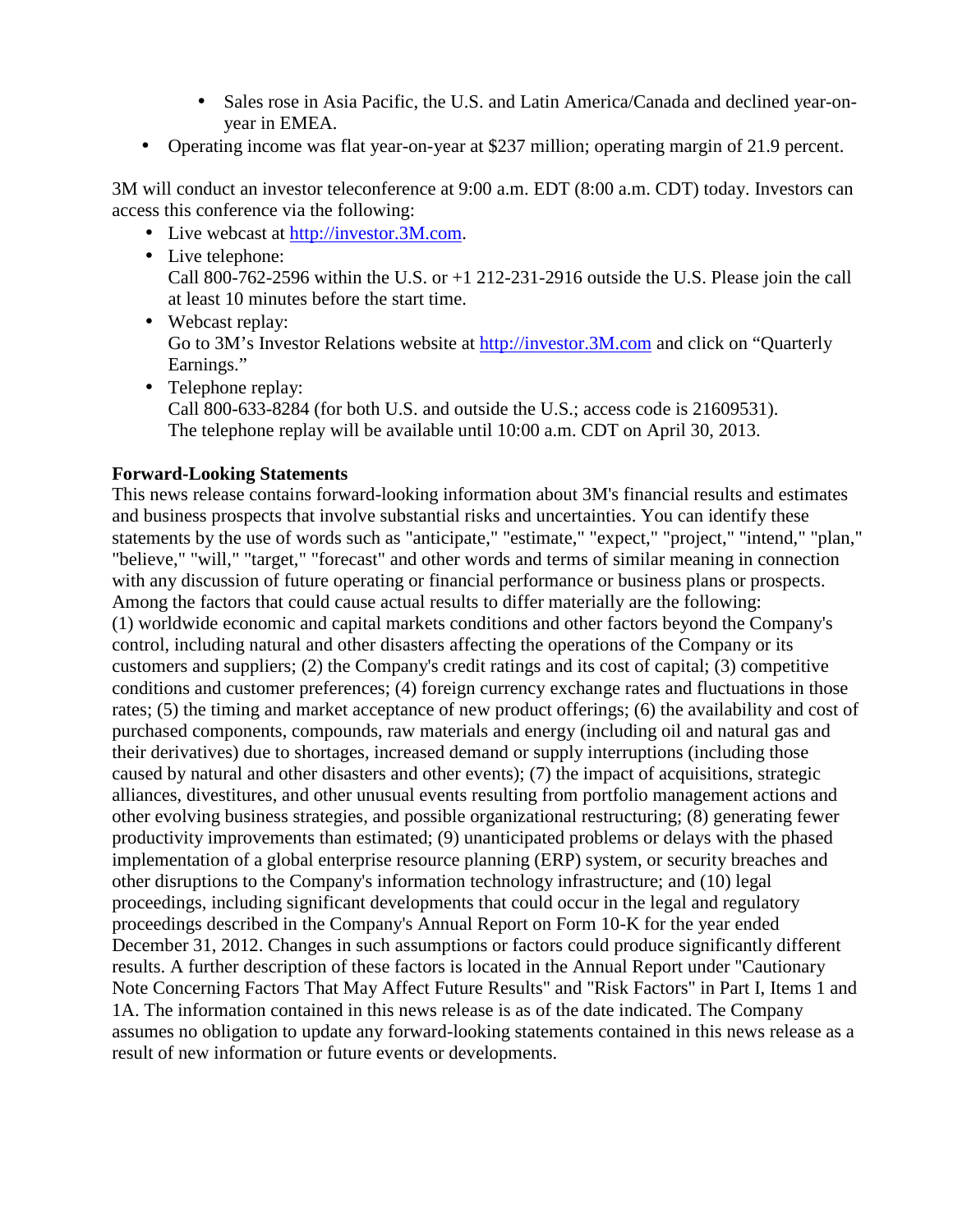# 3M Company and Subsidiaries **CONSOLIDATED STATEMENT OF INCOME** (Millions, except per-share amounts)

(Unaudited)

|                                                                     | Three-months ended<br>March 31, |       |    |       |  |
|---------------------------------------------------------------------|---------------------------------|-------|----|-------|--|
|                                                                     |                                 | 2013  |    | 2012  |  |
| Net sales                                                           | <sup>\$</sup>                   | 7,634 | \$ | 7,486 |  |
| Operating expenses                                                  |                                 |       |    |       |  |
| Cost of sales                                                       |                                 | 3,969 |    | 3,889 |  |
| Selling, general and administrative expenses                        |                                 | 1,589 |    | 1,552 |  |
| Research, development and related expenses                          |                                 | 430   |    | 411   |  |
| Total operating expenses                                            |                                 | 5,988 |    | 5,852 |  |
| Operating income                                                    |                                 | 1,646 |    | 1,634 |  |
| Interest expense and income                                         |                                 |       |    |       |  |
| Interest expense                                                    |                                 | 39    |    | 40    |  |
| Interest income                                                     |                                 | (10)  |    | (9)   |  |
| Total interest expense – net                                        |                                 | 29    |    | 31    |  |
| Income before income taxes                                          |                                 | 1,617 |    | 1,603 |  |
| Provision for income taxes                                          |                                 | 470   |    | 462   |  |
| Net income including noncontrolling interest                        | \$                              | 1,147 | \$ | 1,141 |  |
| Less: Net income attributable to noncontrolling interest            |                                 | 18    |    | 16    |  |
| Net income attributable to 3M                                       | \$                              | 1,129 | \$ | 1,125 |  |
| Weighted average 3M common shares outstanding – basic               |                                 | 691.1 |    | 696.8 |  |
| Earnings per share attributable to 3M common shareholders – basic   | \$                              | 1.63  | \$ | 1.61  |  |
| Weighted average 3M common shares outstanding – diluted             |                                 | 702.1 |    | 706.1 |  |
| Earnings per share attributable to 3M common shareholders - diluted | $\boldsymbol{\mathsf{S}}$       | 1.61  | \$ | 1.59  |  |
| Cash dividends paid per 3M common share                             |                                 | 0.635 |    | 0.59  |  |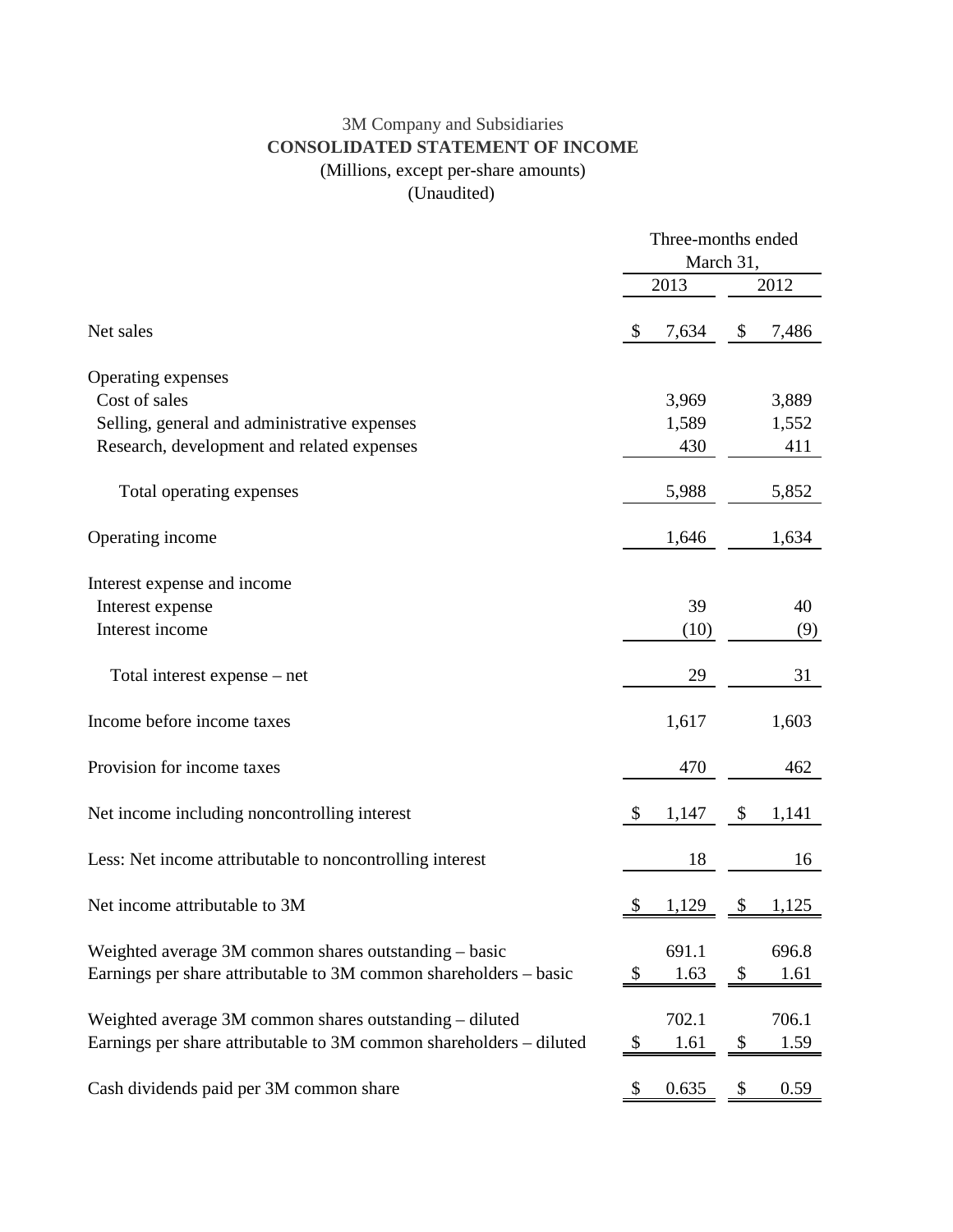## 3M Company and Subsidiaries **CONDENSED CONSOLIDATED BALANCE SHEET**

(Dollars in millions)

(Unaudited)

|                                       | Mar. 31,<br>2013 | Dec. 31,<br>2012 |        | Mar. 31,<br>2012 |        |
|---------------------------------------|------------------|------------------|--------|------------------|--------|
| <b>ASSETS</b>                         |                  |                  |        |                  |        |
| Current assets                        |                  |                  |        |                  |        |
| Cash and cash equivalents             | \$<br>2,928      | \$               | 2,883  | \$               | 2,332  |
| Marketable securities - current       | 1,448            |                  | 1,648  |                  | 1,399  |
| Accounts receivable – net             | 4,418            |                  | 4,061  |                  | 4,323  |
| Inventories                           | 3,819            |                  | 3,837  |                  | 3,561  |
| Other current assets                  | 1,242            |                  | 1,201  |                  | 1,238  |
| Total current assets                  | 13,855           |                  | 13,630 |                  | 12,853 |
| Marketable securities – non-current   | 1,452            |                  | 1,162  |                  | 763    |
| Investments                           | 161              |                  | 163    |                  | 160    |
| Property, plant and equipment – net   | 8,318            |                  | 8,378  |                  | 7,755  |
| Goodwill and intangible assets - net  | 9,087            |                  | 9,310  |                  | 8,955  |
| Prepaid pension benefits              | 19               |                  | 16     |                  | 43     |
| Other assets                          | 1,137            |                  | 1,217  |                  | 1,486  |
| <b>Total assets</b>                   | \$<br>34,029     | $\$$             | 33,876 | \$               | 32,015 |
| <b>LIABILITIES AND EQUITY</b>         |                  |                  |        |                  |        |
| <b>Current liabilities</b>            |                  |                  |        |                  |        |
| Short-term borrowings and             |                  |                  |        |                  |        |
| current portion of long-term debt     | \$<br>1,072      | \$               | 1,085  | \$               | 664    |
| Accounts payable                      | 1,820            |                  | 1,762  |                  | 1,779  |
| Accrued payroll                       | 466              |                  | 701    |                  | 473    |
| Accrued income taxes                  | 392              |                  | 371    | 423              |        |
| Other current liabilities             | 2,187            |                  | 2,281  |                  | 2,069  |
| Total current liabilities             | 5,937            |                  | 6,200  |                  | 5,408  |
| Long-term debt                        | 4,864            |                  | 4,916  |                  | 4,510  |
| Pension and postretirement benefits   | 3,014            |                  | 3,086  |                  | 3,686  |
| Other liabilities                     | 1,686            |                  | 1,634  |                  | 1,792  |
| <b>Total liabilities</b>              | \$<br>15,501     | \$               | 15,836 | \$               | 15,396 |
| Total equity                          | \$<br>18,528     | \$               | 18,040 | \$               | 16,619 |
| Shares outstanding                    |                  |                  |        |                  |        |
| March 31, 2013: 690, 194, 620 shares  |                  |                  |        |                  |        |
| December 31, 2012: 687,091,650 shares |                  |                  |        |                  |        |
| March 31, 2012: 693,872,048 shares    |                  |                  |        |                  |        |
| Total liabilities and equity          | \$<br>34,029     | \$               | 33,876 | \$               | 32,015 |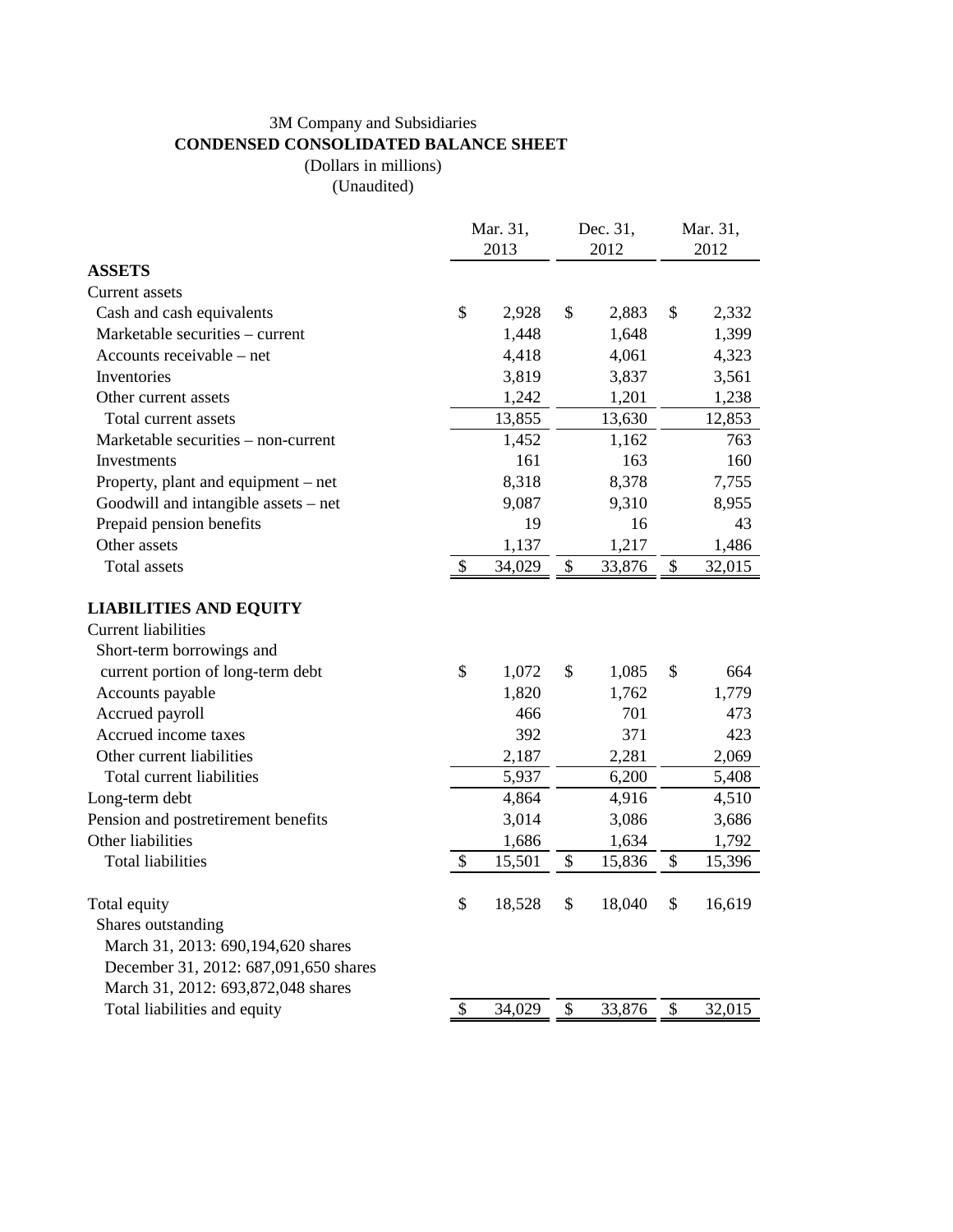# 3M Company and Subsidiaries **CONDENSED CONSOLIDATED STATEMENT OF CASH FLOWS**

(Dollars in millions)

(Unaudited)

|                                                                                         | Three-months ended<br>March 31, |          |               |  |
|-----------------------------------------------------------------------------------------|---------------------------------|----------|---------------|--|
|                                                                                         | 2013                            |          | 2012          |  |
| NET CASH PROVIDED BY<br><b>OPERATING ACTIVITIES</b>                                     | \$<br>994                       | \$       | 828           |  |
| Cash flows from investing activities:<br>Purchases of property, plant                   |                                 |          |               |  |
| and equipment<br>Purchases and proceeds from sale or maturities of                      | (324)                           |          | (261)         |  |
| marketable securities and investments – net<br>Other investing activities               | (96)<br>15                      | 213<br>5 |               |  |
| NET CASH USED IN INVESTING ACTIVITIES                                                   | (405)                           | (43)     |               |  |
| Cash flows from financing activities:                                                   |                                 |          |               |  |
| Change in debt<br>Purchases of treasury stock                                           | (9)<br>(805)                    |          | (27)<br>(524) |  |
| Proceeds from issuances of treasury stock<br>pursuant to stock option and benefit plans | 738                             |          | 213           |  |
| Dividends paid to shareholders<br>Other financing activities                            | (440)<br>30                     |          | (410)<br>26   |  |
| NET CASH USED IN FINANCING ACTIVITIES                                                   | (486)                           |          | (722)         |  |
| Effect of exchange rate changes                                                         |                                 |          |               |  |
| on cash and cash equivalents                                                            | (58)                            |          | 50            |  |
| Net increase (decrease) in cash<br>and cash equivalents                                 | 45                              |          | 113           |  |
| Cash and cash equivalents at<br>beginning of year                                       | 2,883                           |          | 2,219         |  |
| Cash and cash equivalents at                                                            |                                 |          |               |  |
| end of period                                                                           | 2,928                           | \$       | 2,332         |  |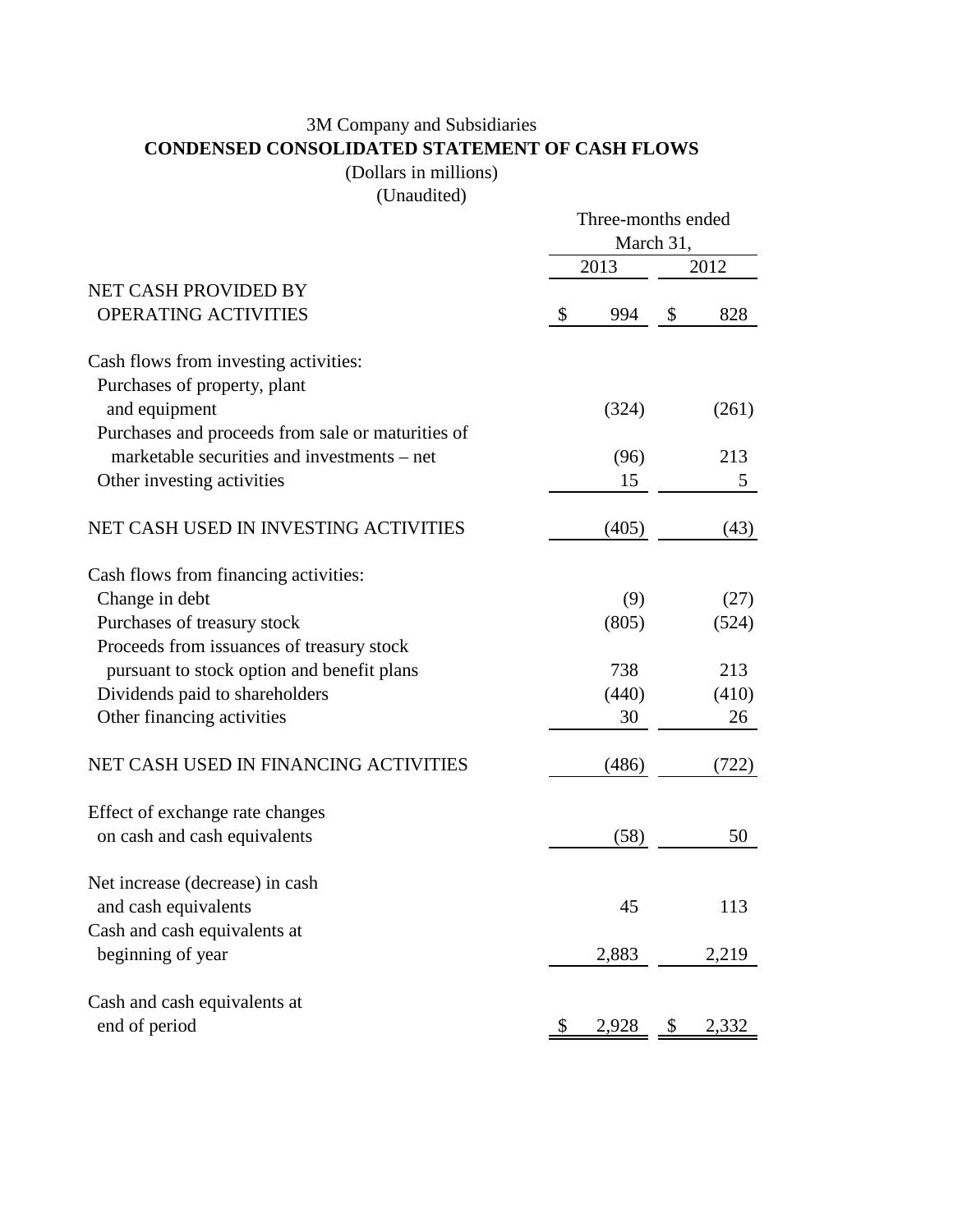# 3M Company and Subsidiaries **SUPPLEMENTAL CASH FLOW AND OTHER SUPPLEMENTAL FINANCIAL INFORMATION**

(Dollars in millions)

(Unaudited)

|                                            | Three-months ended |       |      |       |
|--------------------------------------------|--------------------|-------|------|-------|
|                                            | March 31,          |       |      |       |
|                                            | 2013               |       | 2012 |       |
| <b>NON-GAAP MEASURES</b>                   |                    |       |      |       |
| Free Cash Flow:                            |                    |       |      |       |
| Net cash provided by operating activities  | \$                 | 994   | \$   | 828   |
| Purchases of property, plant and equipment |                    | (324) |      | (261) |
| Free Cash Flow (a)                         |                    | 670   |      | 567   |

(a) Free cash flow is not defined under U.S. GAAP. Therefore, it should not be considered a substitute for income or cash flow data prepared in accordance with GAAP and may not be comparable to similarly titled measures used by other companies. The company defines free cash flow as net cash provided by operating activities less purchases of property, plant and equipment. It should not be inferred that the entire free cash flow amount is available for discretionary expenditures. The company believes free cash flow is a useful measure of performance and uses this measure as an indication of the strength of the company and its ability to generate cash.

|                                 |      | March 31, |  |  |
|---------------------------------|------|-----------|--|--|
|                                 | 2013 | 2012      |  |  |
| <b>OTHER NON-GAAP MEASURES:</b> |      |           |  |  |
| Net Working Capital Turns (b)   | 4.8  | 4.9       |  |  |

(b) The company uses various working capital measures that place emphasis and focus on certain working capital assets and liabilities. 3M's net working capital index is defined as quarterly net sales multiplied by four, divided by ending net accounts receivable plus inventory less accounts payable. This measure is not recognized under U.S. GAAP and may not be comparable to similarly titled measures used by other companies.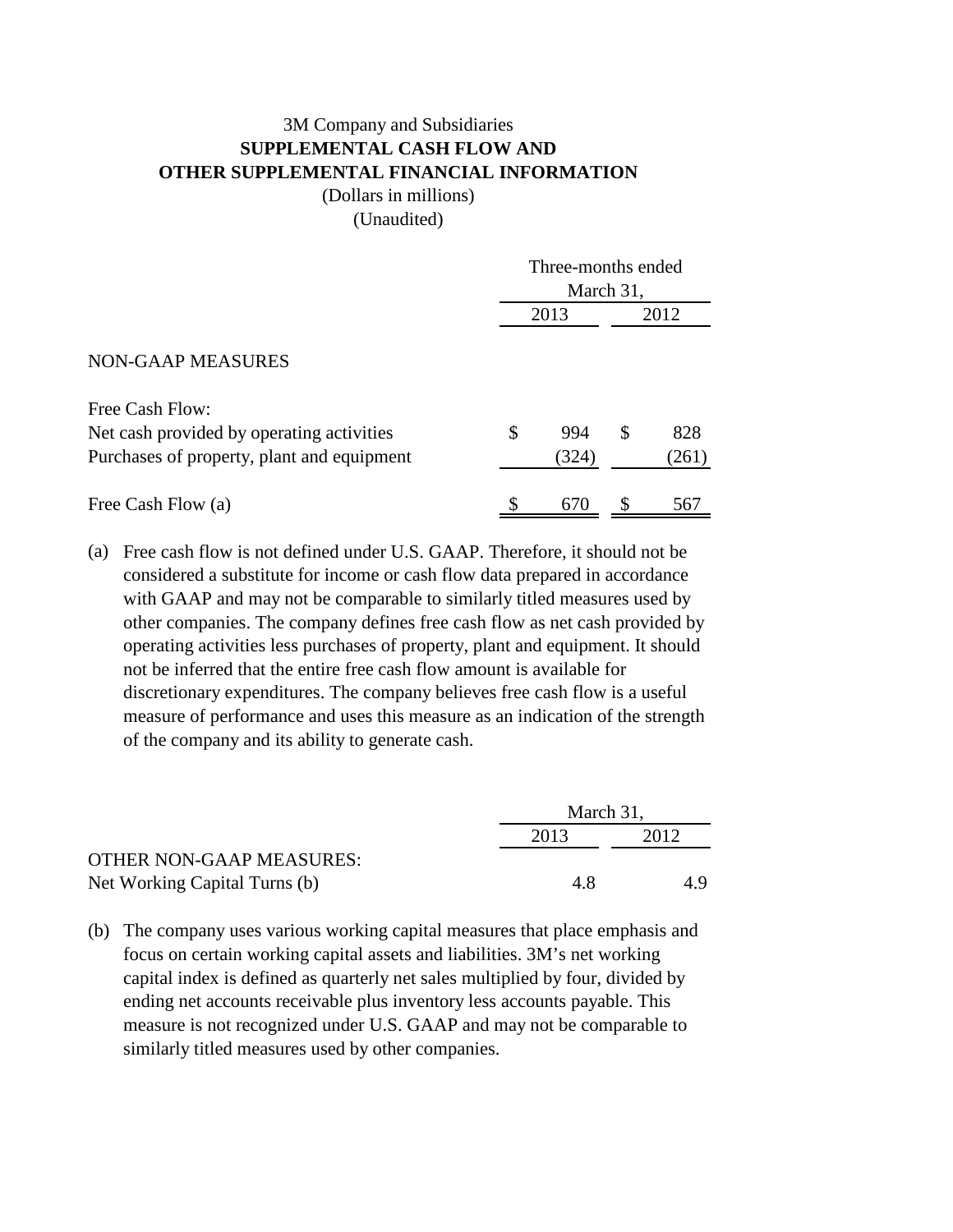## 3M Company and Subsidiaries **SALES CHANGE ANALYSIS** (Unaudited)

During the first quarter of 2013, 3M completed a realignment of its business segments, as discussed in the following "Business Segments" section, and realigned its geographic area reporting to include Puerto Rico in the United States, rather than in the Latin America/Canada region. The financial information presented herein reflects, for all periods presented, the impact of these realignments.

| Three-months ended March 31, 2013 |               |                      |                   |                                   |             |
|-----------------------------------|---------------|----------------------|-------------------|-----------------------------------|-------------|
|                                   |               |                      | Europe,<br>Middle | Latin                             |             |
| <b>Sales Change Analysis</b>      | United        | Asia-                | East and          | America/                          | World-      |
| <b>By Geographic Area</b>         | <b>States</b> | Pacific              | Africa            | Canada                            | Wide        |
| Volume – organic                  | 1.6<br>$\%$   | 3.1<br>$\%$          | $(1.1)$ %         | 2.9<br>$\%$                       | 1.7<br>$\%$ |
| Price                             | 0.7           | (1.2)                | 0.3               | 4.4                               | 0.4         |
| Organic local-currency sales      | 2.3           | 1.9                  | (0.8)             | 7.3                               | 2.1         |
| Acquisitions                      | 3.0           | 0.3                  | 2.3               | 0.4                               | 1.7         |
| Translation                       |               | (2.7)                | (1.5)             | (5.0)                             | (1.8)       |
| Total sales change                | 5.3<br>$\%$   | $(0.5)$ %            | $\%$              | 2.7<br>$\%$                       | 2.0<br>$\%$ |
|                                   |               |                      |                   | Three-months ended March 31, 2013 |             |
|                                   | Organic       |                      |                   |                                   |             |
| Worldwide                         | local-        |                      |                   |                                   | Total       |
| <b>Sales Change Analysis</b>      | currency      | Acqui-               | Divest-           | Trans-                            | sales       |
| <b>By Business Segment</b>        | sales         | sitions              | itures            | lation                            | change      |
| Industrial                        | 2.9<br>$\%$   | 3.6<br>$\%$          | $\%$              | $(1.9)$ %                         | 4.6 %       |
| Safety and Graphics               | 2.3<br>$\%$   | 2.2<br>$\%$          | (0.1)<br>$\%$     | $(2.2)$ %                         | 2.2<br>$\%$ |
| <b>Electronics and Energy</b>     | $(2.2)$ %     | $\%$                 | $\%$              | $(1.1)$ %                         | $(3.3)$ %   |
| <b>Health Care</b>                | 4.0<br>$\%$   | 0.4<br>$\frac{0}{0}$ | $\%$              | $(1.6)$ %                         | 2.8 %       |
| Consumer                          | 3.7<br>%      | %                    | %                 | $(1.7)$ %                         | 2.0 %       |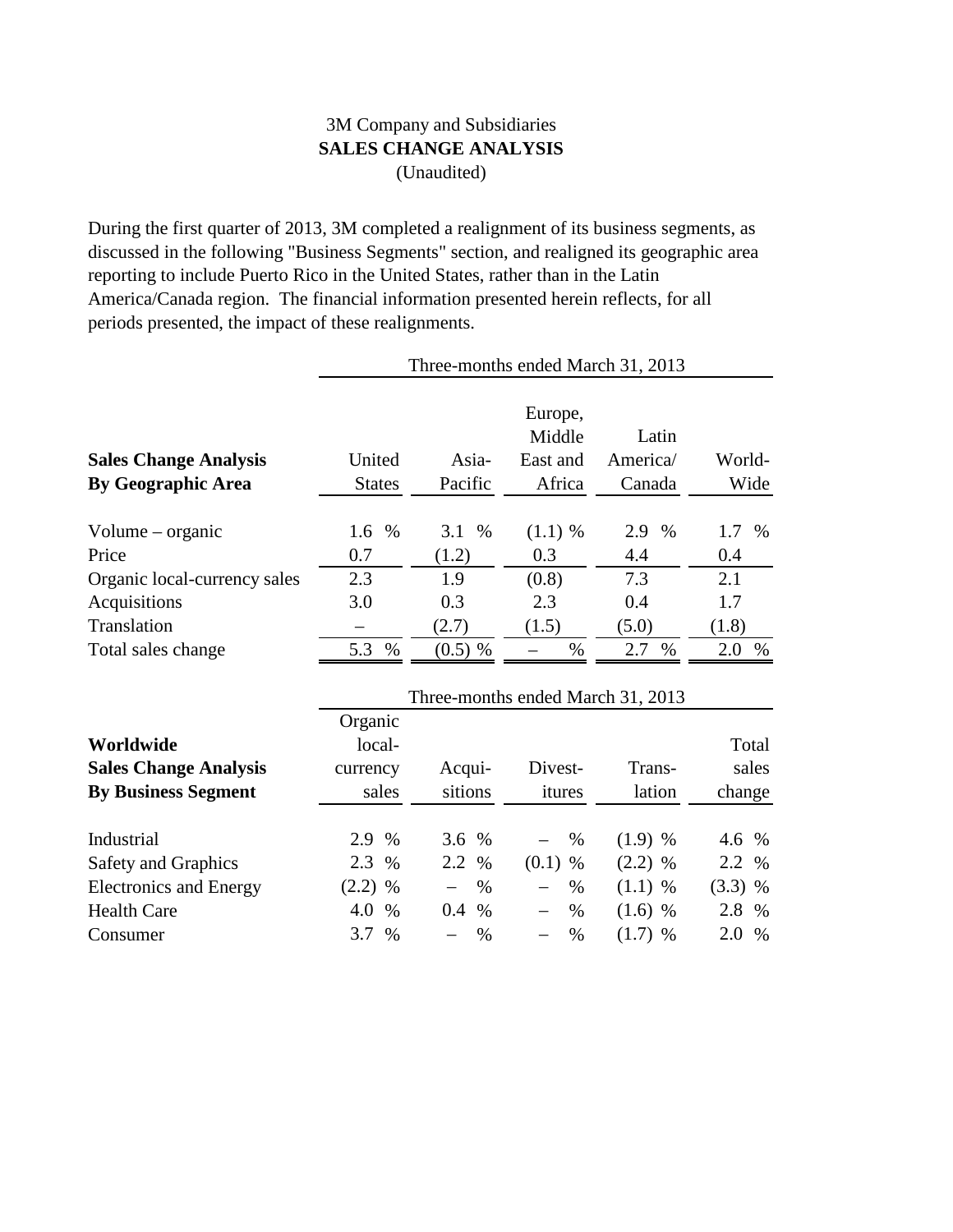### 3M Company and Subsidiaries **BUSINESS SEGMENTS** (Dollars in millions) (Unaudited)

Effective in the first quarter of 2013, 3M completed a realignment of its business groups (segments) to better serve global markets and customers. This realignment included:

- The alignment of divisions into five business groups (segments) as further described below.
- The combination of certain existing divisions into new divisions. These included the Traffic Safety and Security Division (reflecting the combination of the former Traffic Safety Systems Division and Security Systems Division) and the Optical Systems Division (reflecting the combination of the former Optical Systems Division and Mobile Interactive Solutions Division).
- The movement of certain product lines between various divisions.

In addition to the above, there were also adjustments for dual credit reporting to reflect the realigned structure. The new structure is comprised of five business segments: Industrial, Safety and Graphics, Electronics and Energy, Health Care, and Consumer.

Industrial: This business segment, previously referred to as Industrial and Transportation, is largely unchanged, except for the transfer of the Renewable Energy Division to the Electronics and Energy business segment.

Safety and Graphics: This business segment includes Architectural Markets, Building and Commercial Services, Commercial Graphics, Industrial Mineral Products, Personal Safety, and Traffic Safety and Security. This new business segment also reflects the movement of certain product lines between various divisions.

Electronics and Energy: This business segment includes Communication Markets, Electrical Markets, Electronics Markets Materials, Electronic Solutions, Infrastructure Protection, Optical Systems, Renewable Energy, and 3M Touch Systems. This new business segment also reflects the movement of certain product lines between various divisions.

Health Care: This business segment is largely unchanged, except for the movement of certain product lines between various divisions.

Consumer: This business segment, previously referred to as Consumer and Office, is largely unchanged, except for the movement of certain product lines between various divisions.

The financial information presented herein reflects, for all periods presented, the impact of this realignment. Refer to 3M's Current Report on Form 8-K furnished on March 1, 2013 for additional supplemental unaudited historical business segment net sales and operating income information.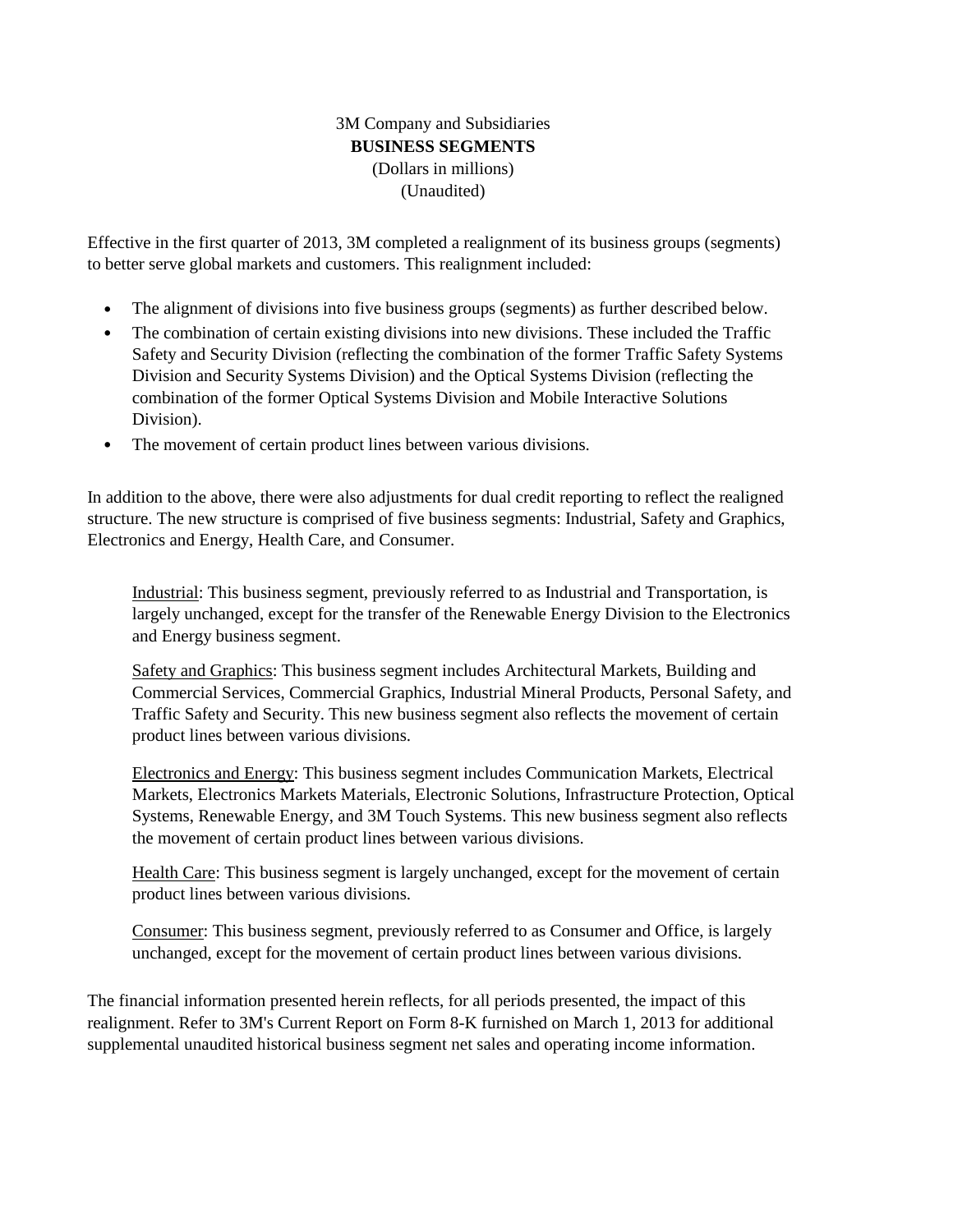| <b>BUSINESS SEGMENT INFORMATION</b><br><b>NET SALES</b> | Three-months ended<br>March 31, |       |               |       |
|---------------------------------------------------------|---------------------------------|-------|---------------|-------|
| (Millions)                                              | 2013                            |       | 2012          |       |
| Industrial                                              | \$                              | 2,675 | \$.           | 2,558 |
| Safety and Graphics                                     |                                 | 1,417 |               | 1,387 |
| <b>Electronics and Energy</b>                           |                                 | 1,277 |               | 1,320 |
| <b>Health Care</b>                                      |                                 | 1,311 |               | 1,275 |
| Consumer                                                |                                 | 1,081 |               | 1,060 |
| Corporate and Unallocated                               |                                 | 2     |               | 2     |
| <b>Elimination of Dual Credit</b>                       |                                 | (129) |               | (116) |
| <b>Total Company</b>                                    |                                 | 7,634 | <sup>\$</sup> | 7,486 |
|                                                         |                                 |       |               |       |

| <b>BUSINESS SEGMENT INFORMATION</b> | Three-months ended |       |      |       |
|-------------------------------------|--------------------|-------|------|-------|
| <b>OPERATING INCOME</b>             | March 31,          |       |      |       |
| (Millions)                          | 2013               |       | 2012 |       |
| Industrial                          | \$                 | 576   | \$   | 591   |
| Safety and Graphics                 |                    | 335   |      | 334   |
| <b>Electronics and Energy</b>       |                    | 196   |      | 234   |
| <b>Health Care</b>                  |                    | 404   |      | 401   |
| Consumer                            |                    | 237   |      | 237   |
| Corporate and Unallocated           |                    | (74)  |      | (138) |
| <b>Elimination of Dual Credit</b>   |                    | (28)  |      | (25)  |
| <b>Total Company</b>                |                    | 1,646 |      | 1,634 |